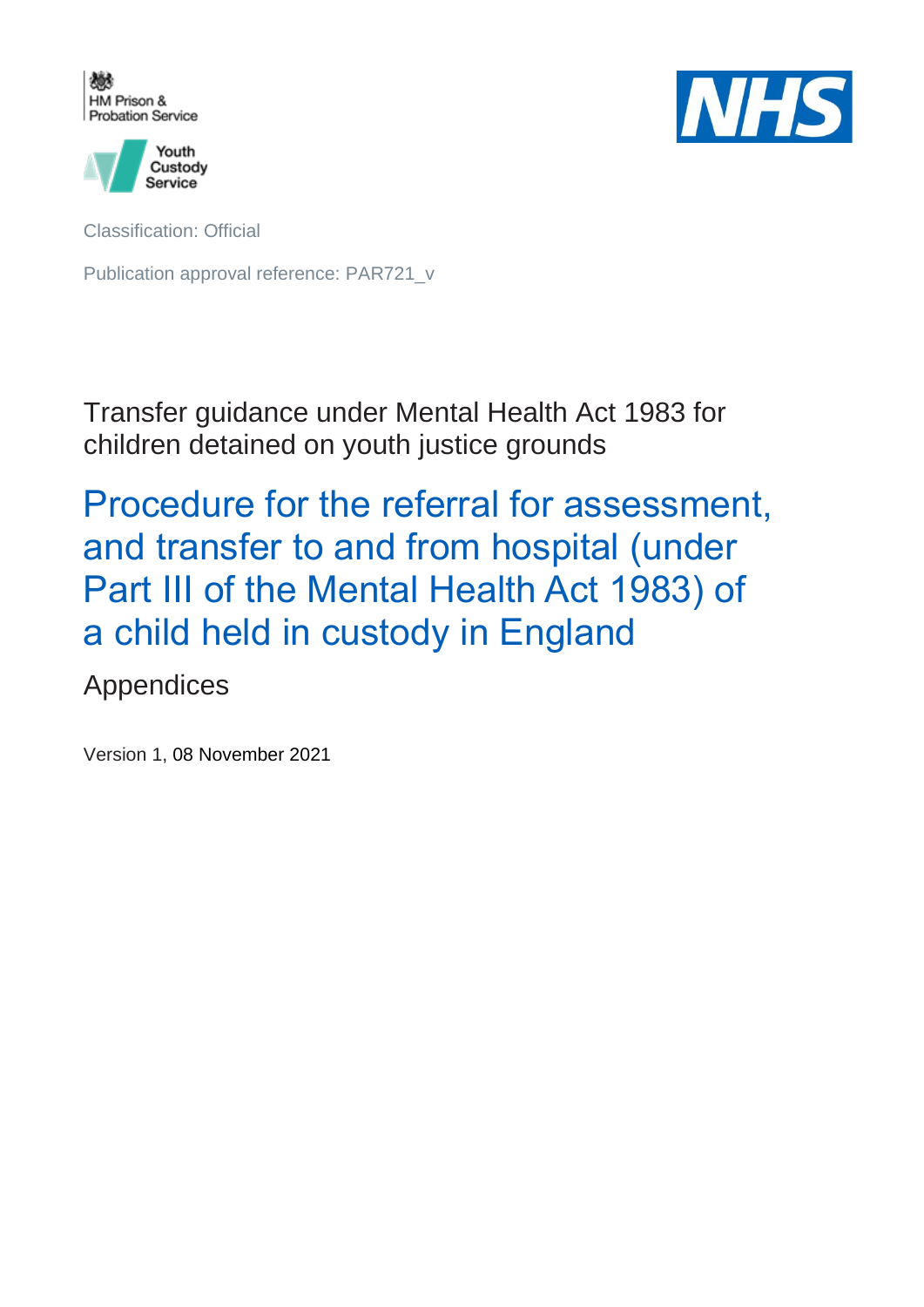## Appendix 1: Guidance note about medical reports in support of an application under section 47 or 48 of the Mental Health Act 1982

The quality of the referral information is crucial to ensure that children and their families receive timely and appropriate response from CYPMHS Inpatient services.

Where there is overwhelming evidence, within the referral and associated documents, that the child requires admission there may be no need for a face to face assessment. The access assessment may be completed as a "table top" exercise using the available clinical information. Best practice indicates that access assessments are completed by a CYPMHS Inpatient clinician wherever possible. In some areas of the country identified CYPMHS Community Clinicians will provide this resource. Practitioners who undertake access assessments need to be skilled, trained professionals who know how to engage and work with children and their families to gather vital information.

The CYPMHS Inpatient team should liaise closely with the referring team and any other agencies involved in conducting the assessment and formulating an agreed care plan. The clinician carrying out the access assessment could be a senior member of the team and this will depend on available resources and the clinical picture of the referral. The assessing clinician should be empowered to make a decision regarding need for admission to CYPMHS Inpatient Services. In conjunction assessing clinicians may find the use of structured assessment tools useful in completing the access assessment. Whatever assessment framework is used it should be structured and systematic and services should be able to describe how they are able to achieve threshold consistency, reliability and validity in the assessments they undertake.

## Appendix 2: Guidance for healthcare professionals visiting children in custody

This note offers guidance to healthcare professionals about the procedure to follow when visiting children in custody who might need transfer to hospital under the Mental Health Act 1983.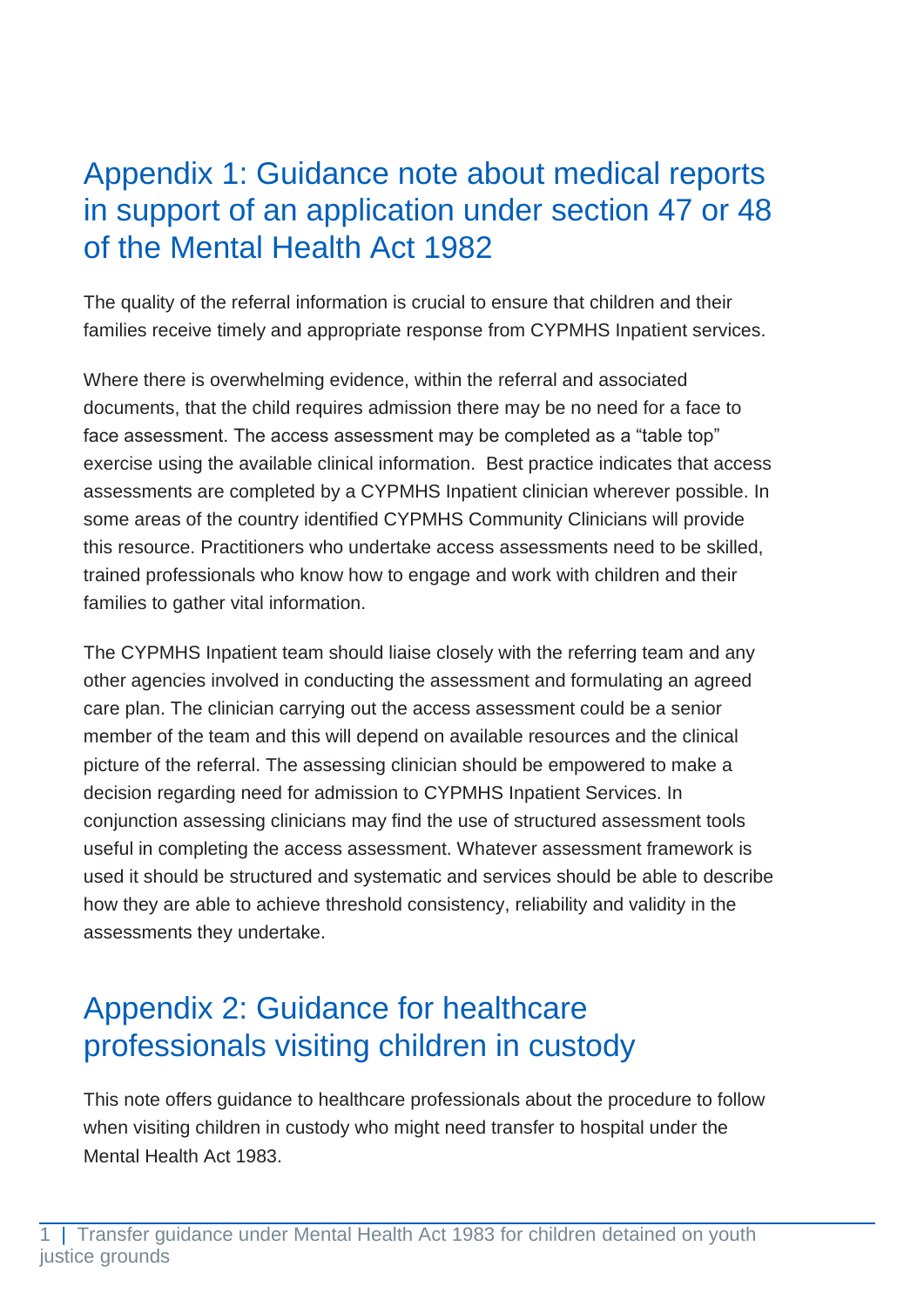The guidance is intended to improve the preparation by visiting professionals and the secure setting, with a view to reducing inconvenience and delay for all concerned, including the child to be assessed.

### **The procedure to follow**

- 1. Contact the Head of Healthcare or equivalent at the secure setting to explain the purpose of your visit and which child you wish to see. Give their Youth Custody Service or NHS number or both, if you have it/them, as well as their name.
- 2. Explain how much time you will need to spend with the child, whether you will need to consult with any staff who are supporting him or her, and what clinical information you will need to see or have explained. Tell the Head If you need to bring a laptop or other electronic equipment with you, as clearance for that will be needed before your visit.
- 3. Agree the date and time for your visit. It might not be possible to meet the child or staff during the busy lunchtime period, but an urgent evening visit might be allowed.
- 4. Ask the Head about ID documentation to bring. This will normally be a photo driving licence, a valid passport, or a photo identity card issued by your employer and bearing their name.
- 5. Arrange to be met at reception at the agreed date and time.
- 6. Security procedures at reception can take a while, especially at busy periods, so allow about half an hour for those. You will be searched (like an airport security search). You will have to leave cash, keys, mobile phones and other equipment in a secure locker, including laptops unless you have prior agreement to use that during your visit (as 2 above). As a rule, the less you carry with you, the quicker the security procedures will be.
- 7. You should be given the same facilities as legal representatives: your meeting with the child will take place within sight but out of hearing of a member of staff.
- 8. The governor/director/manager of the secure setting is responsible for the safety of children, staff and visitors and is entitled, in exceptional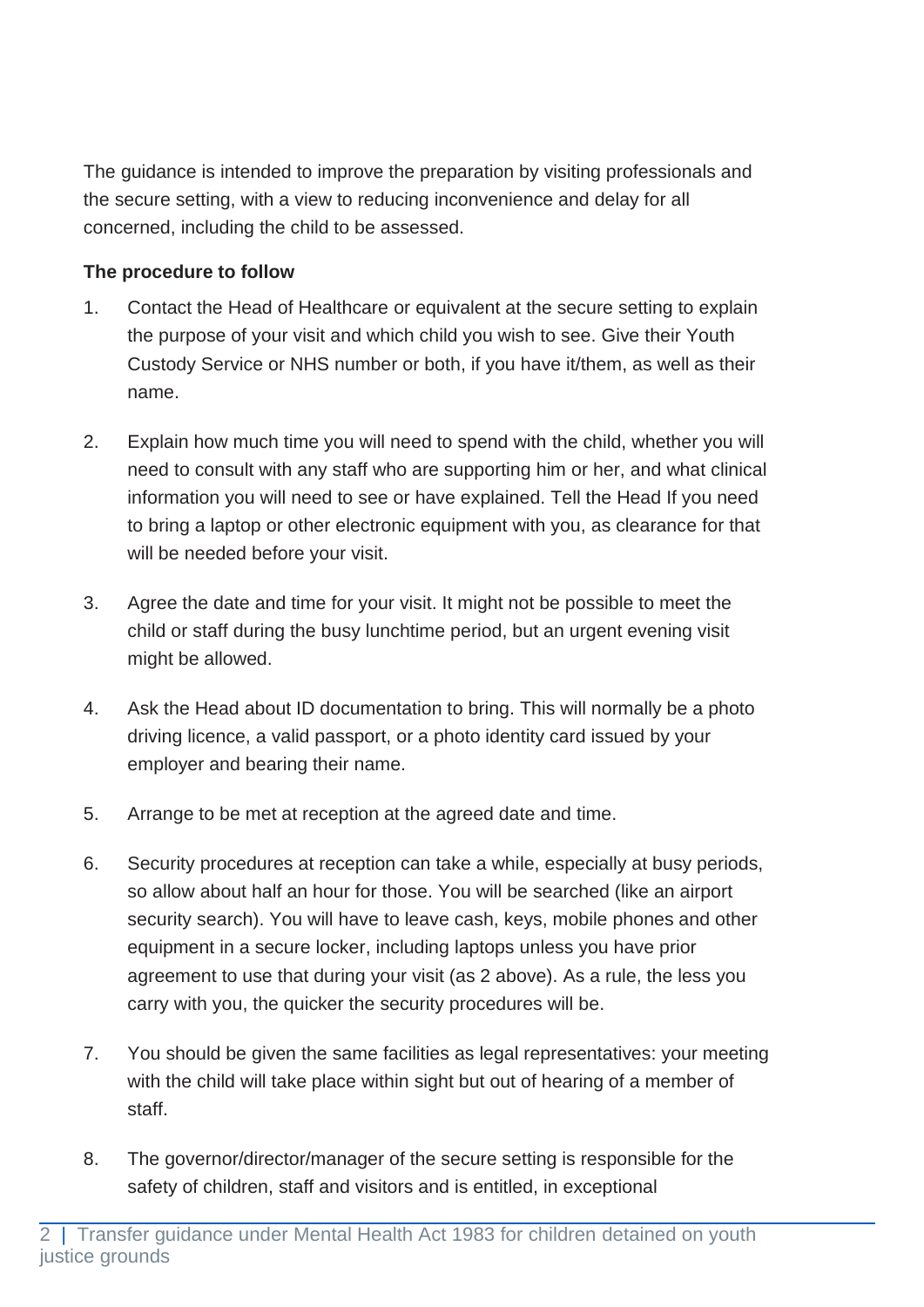circumstances, to refuse or terminate a meeting if deemed necessary on safety grounds.

## Appendix 3: Publications and links

Department of Health (2015) Mental Health Act 1983: Code of Practice: [https://www.gov.uk/government/publications/code-of-practice-mental-health-act-](https://www.gov.uk/government/publications/code-of-practice-mental-health-act-1983)[1983](https://www.gov.uk/government/publications/code-of-practice-mental-health-act-1983)

NHS England (2013) Who pays? Determining responsibility for payments to providers – For clarification about the responsible CCG: <http://www.england.nhs.uk/wp-content/uploads/2014/05/who-pays.pdf>

Mental Health Code of Practice for Wales: <https://gweddill.gov.wales/docs/dhss/publications/160920mentalacten.pdf>

Welsh Government (2013) Responsible Body Guidance for the NHS in Wales: <http://wales.gov.uk/docs/dhss/publications/130405body-guidanceen.pdf>

Welsh Government and the NHS Commissioning Board (2013) Protocol for Cross-Border Healthcare Services: [http://www.england.nhs.uk/wp](http://www.england.nhs.uk/wp-content/uploads/2013/03/england-wales-protocol.pdf)[content/uploads/2013/03/england-wales-protocol.pdf](http://www.england.nhs.uk/wp-content/uploads/2013/03/england-wales-protocol.pdf)

Health in Wales website – Has replaced the Health of Wales Information Service (HOWIS) internet site: [http://www.wales.nhs.uk](http://www.wales.nhs.uk/)

Mental Health Casework Section web pages includes most up to date staff lists, application forms, and general information about restricted patients: <http://www.justice.gov.uk/offenders/types-of-offender/mentally-disordered-offenders>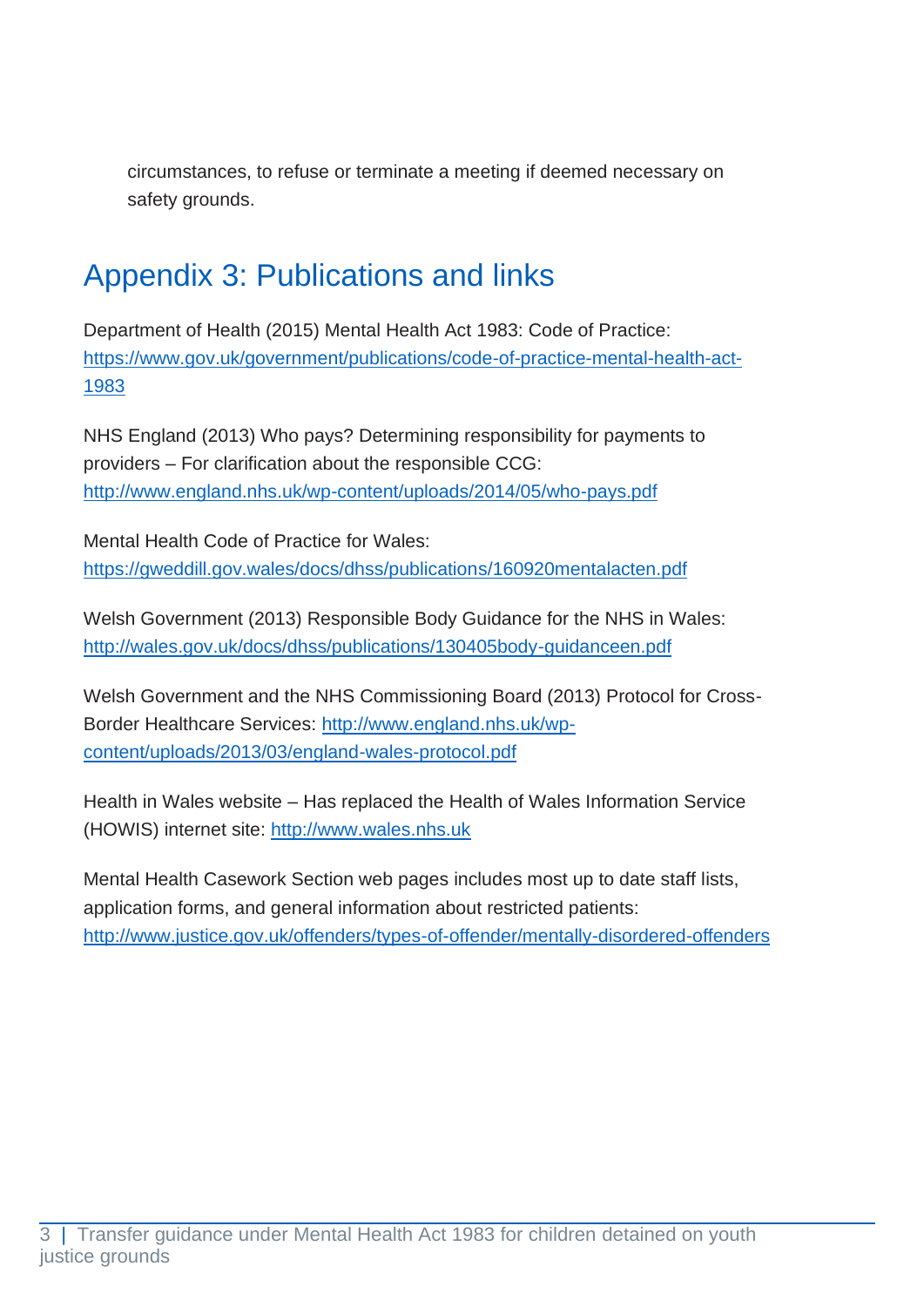# Appendix 4: Contact list

### **Ministry of Justice: Mental Health Casework Section**

<http://www.justice.gov.uk/offenders/types-of-offender/mentally-disordered-offenders>

This link provides all relevant phone numbers and email addresses for MHCS staff. Note that there are three contacts at the MHCS for children under 19:

Email: [Prison.Transfers@justice.gov.uk](mailto:Prison.Transfers@justice.gov.uk)

Office hours numbers: 07812 760 274 / 07812 760 582 / 07812 760 523 / 07812 760 356 / 07812 760 230 (open between 9am and 5pm Mon-Fri)

Out of hours number: 0300 303 2079 (open between 5pm and 9am Mon-Fri, 24 hours at weekends and Bank Holidays).

| Unit                                  | <b>Provider and contact details</b>                                                                                                               | Number of beds        | Gender       |
|---------------------------------------|---------------------------------------------------------------------------------------------------------------------------------------------------|-----------------------|--------------|
| Alnwood,<br><b>Newcastle</b>          | Northumberland, Tyne and Wear<br><b>NHS Foundation Trust</b><br>Tel: 0191 2456856<br>Email:<br>NTAWNT.AInwood@nhs.net                             | 7 mental health       | Mixed        |
| Lennox,<br><b>Newcastle</b>           | Northumberland, Tyne and Wear<br><b>NHS Foundation Trust</b><br>Tel: 0191 2456857<br>FaxEmail:<br>NTAWNT.AInwood@nhs.net                          | 7 learning disability | <b>Mixed</b> |
| Ardenleigh,<br><b>Birmingham</b>      | <b>Birmingham and Solihull Mental</b><br><b>Health NHS Foundation Trust</b><br>Bsm-tr.FCAMHS@nhs.net<br>T-0121 301 4600/4622<br>$F - 01213014609$ | 12 mental health      | Mixed        |
| <b>Bluebird House,</b><br>Southampton | Southern Health NHS Foundation<br>Tel: 023 8087 4582   Fax: 023<br>8087 4580 (safe haven)                                                         | 13 mental health      | Mixed        |

#### **Adolescent National Medium Secure Unit Network**